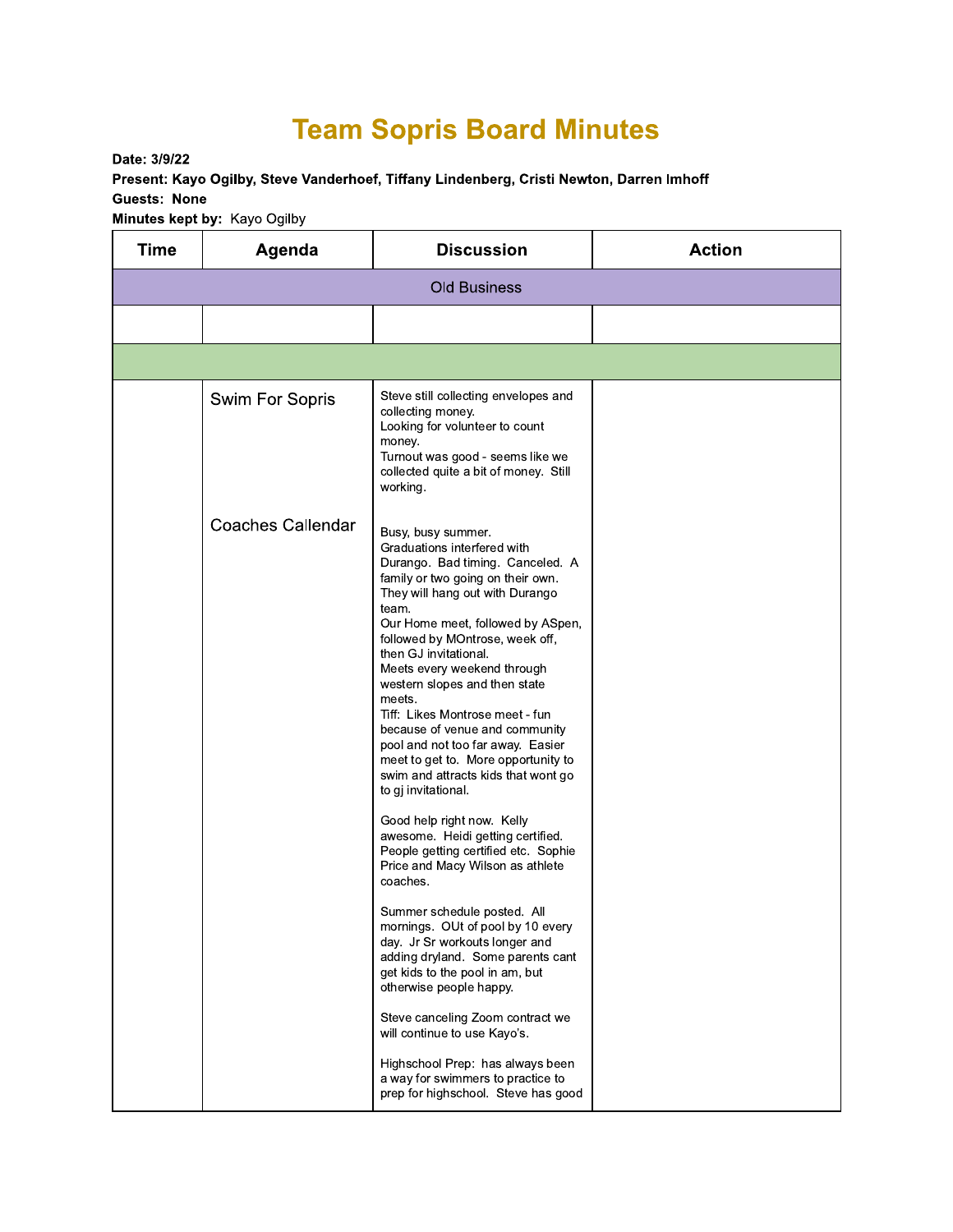|                             | highschool help: PHil Long, not<br>USA certified - so if this went<br>therouh team sopris, these kids<br>would have to do USA swimming<br>and pay a couple fees.<br>Does Sopris want to let loose of that<br>- we don't make a lot of money on<br>this - we would donate any extra<br>money - this would cost team sopris<br>about \$500 a year in fees it collects<br>from this program.<br>Currently we are doing \$40 a month<br>one year we did \$100. They pay<br>that but also have to pay to be USA<br>Swimming - sometimes we pick up<br>swimmers from that. Anna<br>Thornton. And her brother.<br>If we separate, Steve gets coaching<br>help from PHil Long, whereas if they<br>separate<br>Steve also looking at a highschool<br>camp.<br>The board is recommending that we |                                                                                                                                                                                                                                                                  |
|-----------------------------|----------------------------------------------------------------------------------------------------------------------------------------------------------------------------------------------------------------------------------------------------------------------------------------------------------------------------------------------------------------------------------------------------------------------------------------------------------------------------------------------------------------------------------------------------------------------------------------------------------------------------------------------------------------------------------------------------------------------------------------------------------------------------------------|------------------------------------------------------------------------------------------------------------------------------------------------------------------------------------------------------------------------------------------------------------------|
| <b>Summer Picnic</b>        | follow steves recommendation that<br>we give steve the goahead if he<br>wants to separate the highschoo<br>Iprogram from the club and we try<br>this for a year.<br>A motion was accepted to do this.<br>Steve will make this decision and<br>report back on this.<br>Date Proposal: Friday, June 3,                                                                                                                                                                                                                                                                                                                                                                                                                                                                                   | Tiff and Stevie get a generic flyer out                                                                                                                                                                                                                          |
|                             | before our swim meet. Kick-off to<br>season party. We could do parent<br>orientation at this picnic too. Fun<br>practice before picnic?<br>Patio of community center.<br>Community center grill? Need to<br>ask Cristi. We most likely need to<br>bring our own propane. Gives us<br>two weeks to set this up after                                                                                                                                                                                                                                                                                                                                                                                                                                                                    | before graduation - they will send to<br>Steve and he will get something on<br>signup genius too - and then stevie and<br>tiff get together after to iron out details.<br>Till talk to John about whether we can get<br>the pool for a fun practice that Friday. |
| Stevie Madsen<br>Transition | graduation.<br>Steve has talked to Addie about<br>doing the picture books. Might be<br>difficult to get these books done by<br>this party, so we may need to kick<br>these down the road.<br>If we can get another parent to take<br>on her active management.                                                                                                                                                                                                                                                                                                                                                                                                                                                                                                                         |                                                                                                                                                                                                                                                                  |
| <b>IMX Meet</b>             | Stevie ordered trophies.<br>Stevie asked Tiff to check to see if<br>we have ribbons and medals.<br>Stevie going to look at caps for<br>participation awards.<br>Agreement with Marriot for room<br>blocks for visiting teams.<br>Invite is out.                                                                                                                                                                                                                                                                                                                                                                                                                                                                                                                                        |                                                                                                                                                                                                                                                                  |